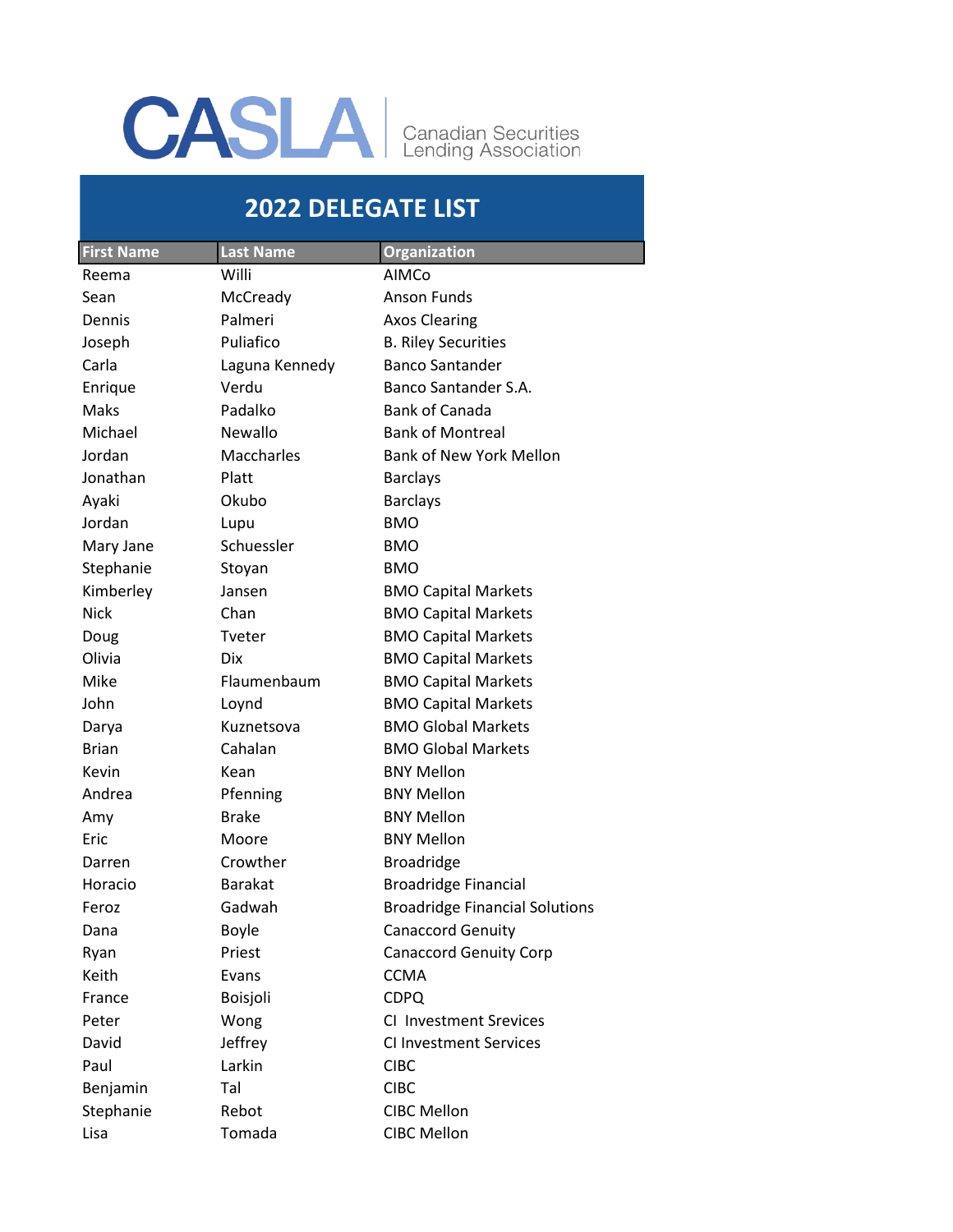| Rob            | Ferguson       | <b>CIBC Mellon</b>                        |
|----------------|----------------|-------------------------------------------|
| Alexandra      | DeCata         | <b>CIBC Mellon</b>                        |
| George         | Slinko         | <b>CIBC Mellon</b>                        |
| Didi           | Kalaydzhiev    | <b>CIBC Mellon</b>                        |
| <b>TBC</b>     | <b>TBC</b>     | <b>CIBC Mellon</b>                        |
| Steve          | Novo           | <b>CIBC World Markets</b>                 |
| Laura          | Feldman        | CIBC World Markets Corp.                  |
| Rosanai        | Ravindranathan | <b>CIBC World Markets Inc</b>             |
| Don            | Lim            | <b>CIBC World Markets Inc</b>             |
| Luis           | Nath           | Citi                                      |
| Thomas         | Dunster        | Citibank                                  |
| Robert         | Chiuch         | <b>Clear Street</b>                       |
| Matt           | Baldassano     | Cowen                                     |
| Frank          | Amico          | Cowen                                     |
| Koko           | Deng           | <b>CPPIB</b>                              |
| Tom            | Cavanagh       | Desjardins Securities Inc.                |
| frank          | ferrara        | Drivewealth, LLC                          |
| Mario          | Venditti       | <b>ED&amp;F Man Capital Markets</b>       |
| Gary           | Klahr          | Equilend                                  |
| Ken            | DeGiglio       | Equilend                                  |
| Alexa          | Lemstra        | Equilend                                  |
| James          | Lailey         | EquiLend                                  |
| Uma            | Chowhan        | EquiLend                                  |
| Christopher    | Gohlke         | EquiLend                                  |
| Chris          | Valentino      | EquiLend                                  |
| Dan            | Dougherty      | EquiLend                                  |
| <b>Brian</b>   | Lamb           | EquiLend                                  |
| Peter          | <b>Bassler</b> | eSecLending                               |
| Sander         | Baauw          | Euroclear                                 |
| Gareth         | Jones          | <b>Euroclear Global Collateral</b>        |
| Austin         | Hawke          | <b>Fidelity Clearing Canada</b>           |
| Jon            | whiting        | <b>Fidelity Investment</b>                |
| Sabitha        | Soundhararajah | Fidelity Investments Canada ULC           |
| Andrew         | Juhlin         | <b>GLMX</b>                               |
| Joseph         | Pizzarelli     | <b>GLMX</b>                               |
| Trevor         | Noronha        | <b>Healthcare of Ontario Pension Plan</b> |
| <b>MATTHEW</b> | Battaini       | <b>Helix Financial Systems</b>            |
| Vijayshankar   | Venugopal      | Helix Financial Systems L.P               |
| Jose           | Gironda        | <b>HOOPP</b>                              |
| Curtis         | Dutton         | <b>HSBC</b>                               |
| Felix          | Huber          | Incentage                                 |
| Jennifer       | Samagaio       | <b>ING Financial Markets LLC</b>          |
| Laura          | Katona         | <b>Interactive Brokers</b>                |
| Uğur           | Ayvaz          | <b>ION Group</b>                          |
| David          | Taylor         | <b>ION Group</b>                          |
| Farrah         | Mahmood        | <b>ISLA</b>                               |
| Kerryn         | McLellan       | J.P Morgan                                |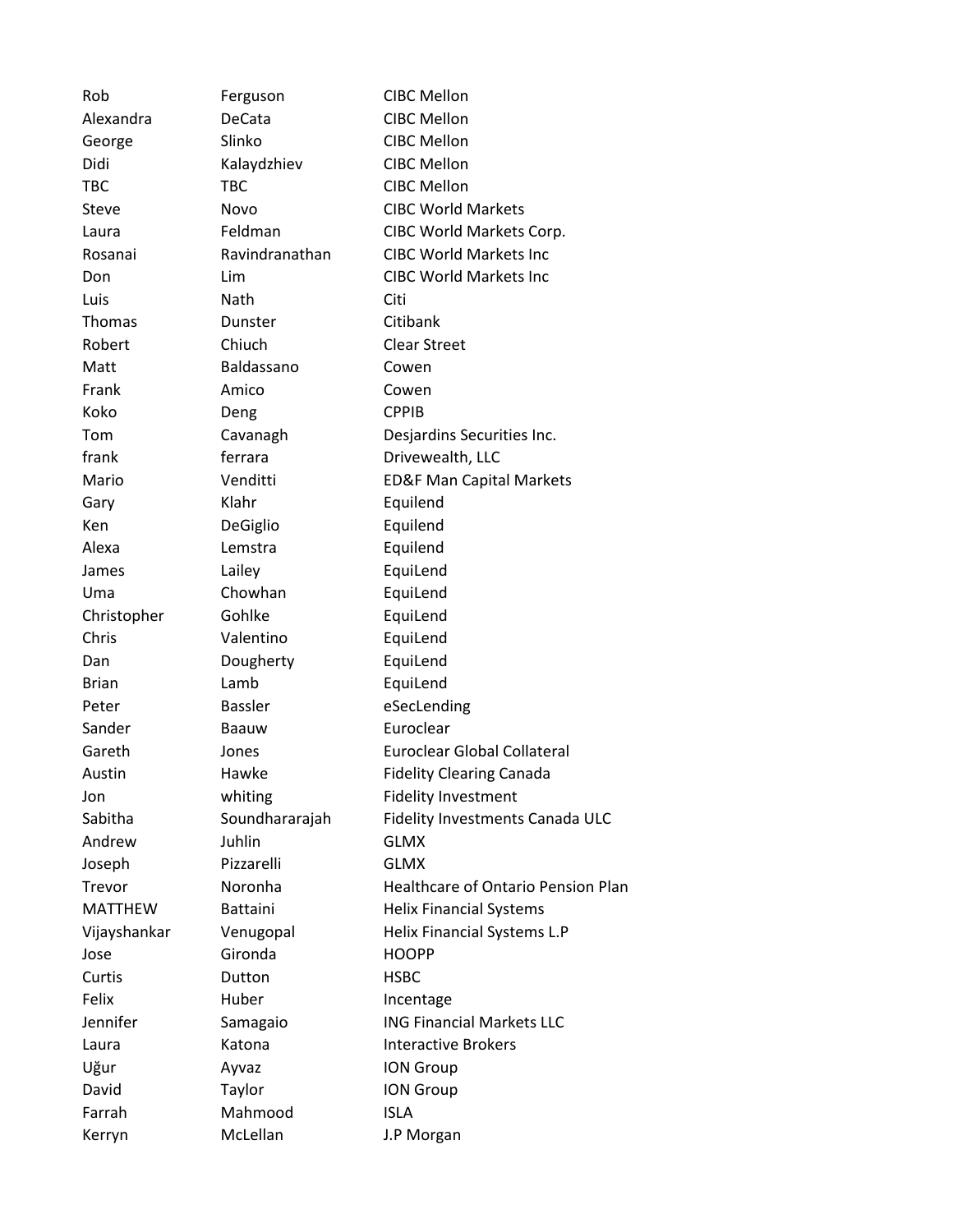Sagar Patel **Patel** J.P. Morgan Linda Roth J.P. Morgan Chase Albert Balasiano JP Morgan Ed Corral JP Morgan Michael Calandra JP Morgan TJ Rance JPMorgan Patrick Calleo JPMorgan Eric Stovicek JPMorgan Frank Falanga JPMorgan Rachel Yao JPMorgan Olivier **Jeghers** Laurentian Bank Securities Phil Gow Gow Lavline Capital Bruce **Bardon** Bardon **Layline Capital** Nicholas Skorbinski Mackenzie Investments Andrew Colaco Mackenzie Investments Anthony Gelato Mirae Asset Securities Robert Sacket Mirae Asset Securities Keith **Wright** Mirae Asset Securities Ron Meise Morgan Stanley Shane Parks Morgan Stanley Kathleen Levens Morgan Stanley Carmen **Arguedas** Morgan Stanley Lauren Senno Morgan Stanley Paul Tagliareni Morgan Stanley Sasha Mogilevich MUFG Securities Canada Elliot Davis Davis Murchinson Andrea Topic National Bank Franklyn McRae National Bank Financial Michael Schleich National Bank Financial **Yicen** Lu Lu National Bank Financial Taletia **Mohan** National Bank Financial Mario Merola National Bank Financial Inc. Linda Nazareth National Speakers Bureau Dave **Kuncio Natixis** Saverio Costa Natixis Satomi Nishikawa Nomura Securities Jason Yao Nomura Securities International Dave Sedman Northern Trust Brian Baker Northern Trust N/A Northern Trust Sally **Kan COMERS** Scott **Brown** Pirum Matthew Lilien **Pirum** Bob Zekraus Pirum anna conti pirum system Matthew Lilien **Pirum Systems** Halima Butt **Butt Provable Markets**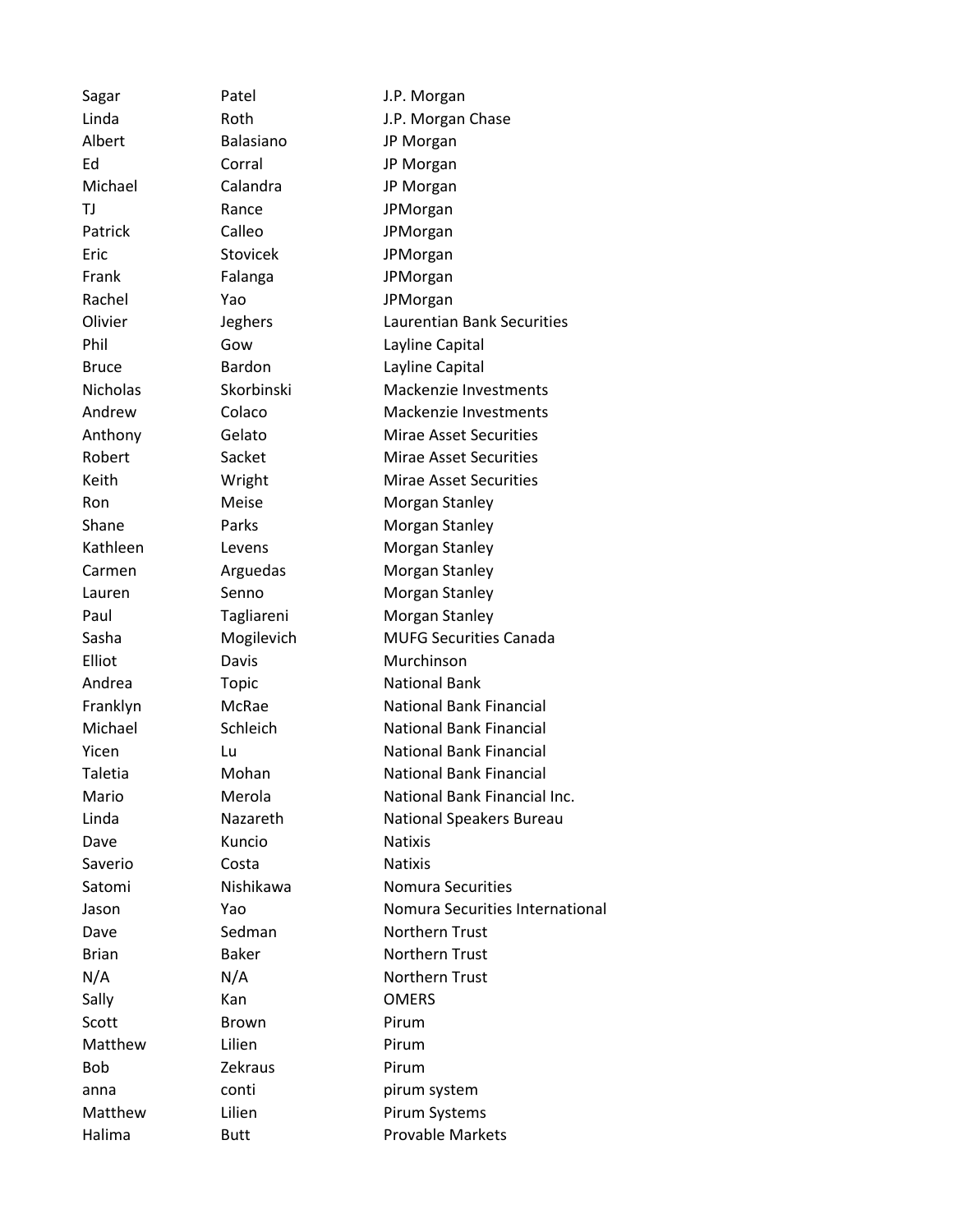| francis           | gagné                      | PSP investments                           |
|-------------------|----------------------------|-------------------------------------------|
| Sonia             | Ianni Palarchio            | <b>PSP Investments</b>                    |
| Francois          | <b>Bellavance Lecompte</b> | <b>PSP Investments</b>                    |
| Dylan             | Flanagan                   | Questrade                                 |
| Dylan             | Flanagan                   | Questrade Inc                             |
| Kunal             | Shsah                      | <b>RBC</b>                                |
| Marcia            | <b>Stewart</b>             | <b>RBC</b>                                |
| Peter             | Abric                      | <b>RBC Capital Markets</b>                |
| Denise            | Kabbara                    | <b>RBC Capital Markets</b>                |
| Mike              | Fraser                     | <b>RBC Capital Markets</b>                |
| Roanna            | Kim                        | <b>RBC Capital Markets</b>                |
| Dave              | <b>Barker</b>              | <b>RBC Capital Markets</b>                |
| Andrew            | Thornhill                  | <b>RBC Capital Markets</b>                |
| Barry             | Withnell                   | <b>RBC Capital Markets</b>                |
| Charles           | Lesaux                     | <b>RBC Capital Markets</b>                |
| Lara              | Kuroukchi                  | <b>RBC Capital Markets</b>                |
| Donato            | D'Eramo                    | RBC Investor & Treasury Services          |
| Kyle              | Kolasingh                  | RBC Investor & Treasury Services          |
| Dexter            | Gall                       | RBC Investor & Treasury Services          |
| William           | Yan                        | RBC Investor & Treasury Services          |
| Ryan              | Neal                       | <b>RBC Investor and Treasury Services</b> |
| Arthur            | Kolodziejczyk              | <b>RBC Investor Services</b>              |
| Imran             | Sheri                      | <b>RBC ITS</b>                            |
| Jeff              | Carr                       | <b>RF Securities Clearing LP</b>          |
| Nisha             | Shahani                    | Royal Bank of Canada                      |
| Sean              | Kennedy                    | S&P                                       |
| Quinn             | McCabe                     | <b>S&amp;P Global</b>                     |
| Lou               | Carvajal                   | <b>S&amp;P Global</b>                     |
| Jordan            | Maskowitz                  | S&P Global Market Intelligence            |
| Joshua            | Henry                      | Scotiabank                                |
| stewart           | udall                      | <b>ScotiaBank</b>                         |
| Vivian            | Rocillo                    | Scotiabank                                |
| Vic               | Arora                      | Scotiabank                                |
| <b>Brendaon</b>   | <b>Eccles</b>              | Scotiabank                                |
| Michael           | Fu                         | Scotiabank                                |
| Daniel            | <b>Barone</b>              | Scotiabank                                |
| <b>Nick</b>       | Conroy                     | Scotiabank                                |
| Daniel            | Dorenbush                  | Scotiabank                                |
| Daniel            | Dorenbush                  | Scotiabank GBM                            |
| Yuji              | Asakuma                    | SMBC                                      |
| Mitsushiro "Zono" | Kaminishizono              | <b>SMBC</b>                               |
| Barry             | <b>Skarbek</b>             | <b>SMTBUSA</b>                            |
| Daniel            | Nebelung                   | Societe Generale                          |
| Daniel            | Cutts                      | Societe Generale                          |
| Tony              | Venditti                   | <b>South Street Securities</b>            |
| Frank             | Giusti                     | <b>South Street Securities</b>            |
| <b>Tobias</b>     | Krause                     | <b>State Street</b>                       |